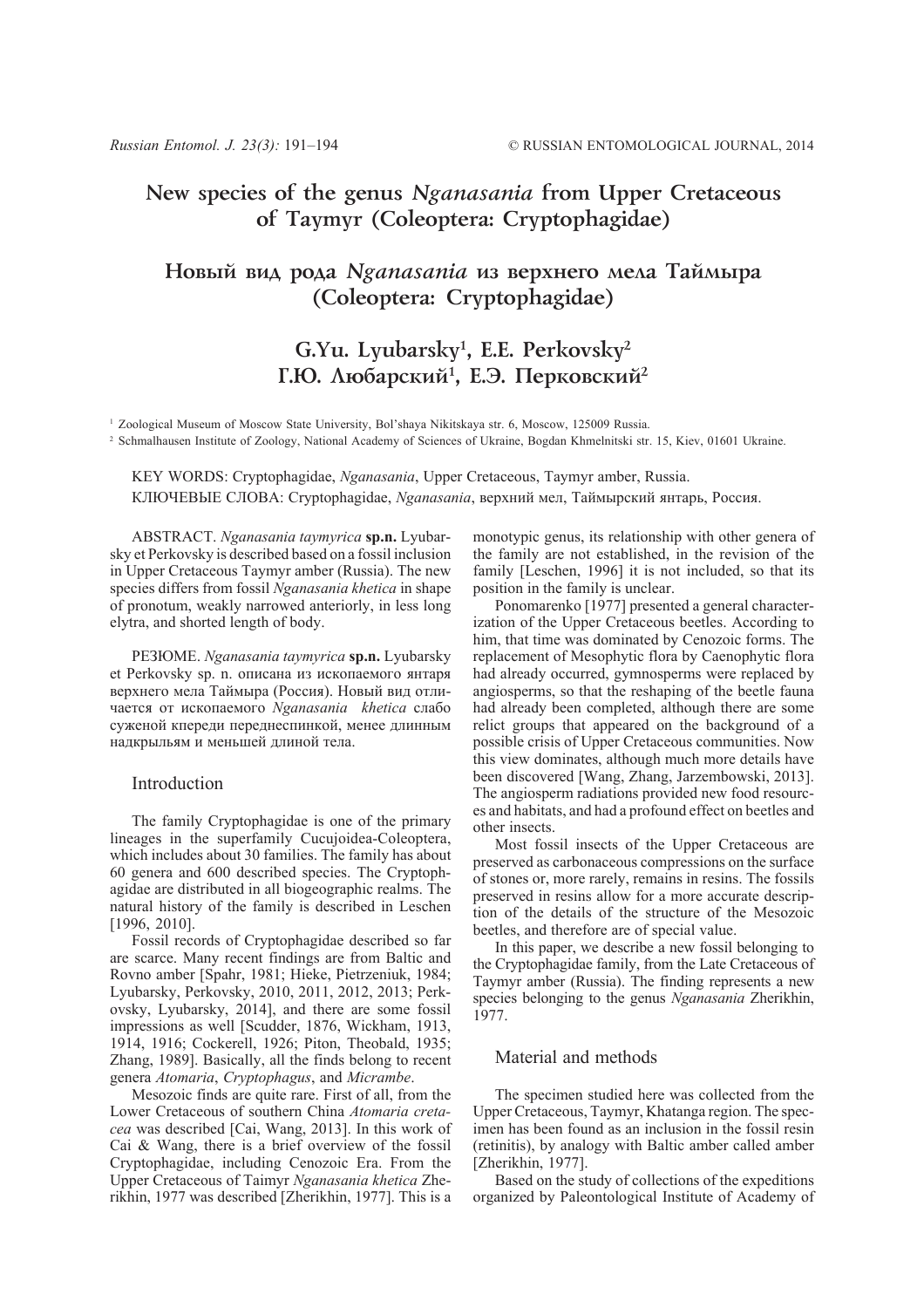Sciences of USSR in 1970 and 1971, a number of beetle specimens have been identified from Yantardah: Ptiliidae, Staphylinidae (Micropeplinae, Tachyporinae, Aleocharinae), Cerophytidae (*Aphytocerus communis Zher.),* Melyridae, Latridiidae (*Succinimontia infleta* Zher. ), Cryptophagidae (*Nganasania khetica* Zher.), Melandryiidae (*Archixylita zherichini* Nikitsky and *Pseudohallomenus cretaceus* Nikitsky), Mordellidae, and a number of other beetles, tentatively attributed to certain families. Unfortunately, most of the beetles mentioned were badly damaged by castor oil.

Expedition PIN RAS 2012 was collected another 80 kg of samples including retinitis from Yantardah, among others the inclusion described in this article.

Photographs were taken at the Paleontological Institute, Russian Academy of Sciences (PIN PAS) in Moscow by Alexandr P. Rasnitsyn using a Leica M 165 microscope and Leica DFC 425 camera.

## Taxonomical part

#### Family Cryptophagidae Kirby, 1837

The specimen belongs to family Cryptophagidae. The specimen has characteristic features of the family: the incomplete epipleuron which extends to the posterior edge of the  $1<sup>st</sup>$  ventrite, and the length of ventrite 1 which is longer than the other ventrites.

The specimen is partially obscured by the opacities in the resin, so some details of the structure can not be determined. Zherikhin described a new genus Cryptophagidae from the same locality, Taimyr. The genus differs from other genera by arcuate shape of sagittal section, depressions at the base of pronotum absent, lateral pronotal margin unmodified, pronotal carina absent.

#### *Nganasania* Zherikhin, 1977

#### *Nganasania taymyrica* **sp.n.**

### Figs 1–2

MATERIAL: age, formation and locality. # 3311/711, 712, 713, 714, 715,716. Holotype: Russia, Taymyr, Khatanga region, right bank of Maimechi river, 3 km above the mouth, Yantardakh mountain, Upper Cretaceous, Coniacean-Santonian stage, Kheta formation. Syninclusion with Diptera: Ceratopogonidae, Chironomidae. The type specimen is stored at the Paleontological Institute.

DESCRIPTION. Body unicolorous, testaceus, elytra with elevated pubescence.

Eyes normal, well development, with small facets. Ocular setae absent. The antenna is inserted near eye, the distance between antennal insertions greater than the distance between insertion and eye. Antenna is inserted into small concavity. 1<sup>st</sup> joint of antenna elongate, cylindrical in shape. 3<sup>rd</sup> antennomere up to  $2x$  the length of the  $4<sup>th</sup>$  antennomere. Antennal club is  $3$ segmented. 9<sup>th</sup> and 10<sup>th</sup> antennomeres strongly transverse. 11<sup>th</sup> antennomere elongate, symmetrical and more or less flattened. Ridge surrounding antennal concavity is absent. Front of head is flattened, boss absent. Frontoclypeal suture is present. Width of labial palpomere 1 greater than that of palpomere 2. Clypeus in the same plane as that of frons.

Pronotum distinctly transverse, parallel-sided, broadest basally. Anterior margin of pronotum straight. Pronotum moderately strongly and rarely punctured, punctures separated by 1.0–1.5 diameters apart from their lateral neighbours.

Side borders visible from above along the entire length, not edged, straight, not serrated, pronotal carina absent. Posterior angles obtuselateral. Base of the pronotum without depression. Sagittal view archlike, with common convexity of pronotum and elytra, pronotum in a total arc with elytra, without decrease. Prosternum short, punctured. Anterior coxae transverse, protruding, very close together, coxal cavities outwardly open.

Shape of tibia parallel-sided. Spurs of tibia are not visible. Tarsal formula 5–5–5. Tarsi without lobes.

Elytra long oval, moderately arched, without elytral depressions, weakly curved at sides, broadest approx. at first third of length, 2.2 times as long as pronotum, 1.2 times as long as broad combined. Surface shining, disorderly and moderately closely punctured, punctuate stria are absent. The punctures in the basal part slightly smaller than those on the pronotal disk, and approximately 1–1.5 diameters apart from their lateral neighbours on an average. Elytral humeri not toothed. Epipleuron present beyond level of posterior margin of metasternum. Metasternum is long and punctured. Coxal lines absent. Metacoxal cavities are located close to each other.

Length of ventrite 1 longer than each of the remaining ventrites. 5 ventrite arcuate, not lobed.

Length 1.4 mm

ETYMOLOGY. The specific epithet is derived from the name of the geographic region in which the animal lived.

### Discussion

This new species can be attributed to the extant Cryptophagidae as supported by a combination of several characters: 1<sup>st</sup> ventrite longer than each of the remaining ventrites, tarsal formula 555, tarsi not lobed [Leschen, 2003]. Epipleuron is present beyond level of posterior margin of 1<sup>st</sup> ventrite. The latter feature occurs in Erotylidae (*Leucohimatium*, *Macrophagus* etc.), and Cryptophagidae (*Anitamaria, Tisactia,* and *Antherophagus*). Epipleuron of *Catopochrotus* and *Hypophagus* is present beyond level of posterior margin of metasternum.

*Nganasania khetica* is characterized by epipleuron present beyond level of posterior margin of 1st ventrite, <sup>1st</sup> ventrite longer than each of the remaining ventrites.

On these grounds the new species is attributed to Cryptophagidae, *Nganasania*. This genus was described from the same locality, Khatanga, Yantardakh mountain (Taymyr). Zherikhin [1977] identified the new genus by shape of sagittal view. In particular, the shape of sagittal view differentiates *Nganasania* from *Atomaria*. From the standpoint of Zherikhin, *Nganasania* is closer together with *Ootypus*. In addition, *Nganasania khetica* differs from many genera of Atomariinae by shape of scutellum. Scutellum in Atomariinae is transversal, its length equal to the width in *Nganasania khetica.* However, this feature may vary within a genus (*Curelius*). Scutellum in *Nganasania taymyrica* **sp.n.** is not visible.

On the above grounds the new species was attributed to the genus *Nganasania*. The new species differs from *N. khetica* by shape of pronotum, which is weakly narrowed anteriorly in the new species, less long elytra,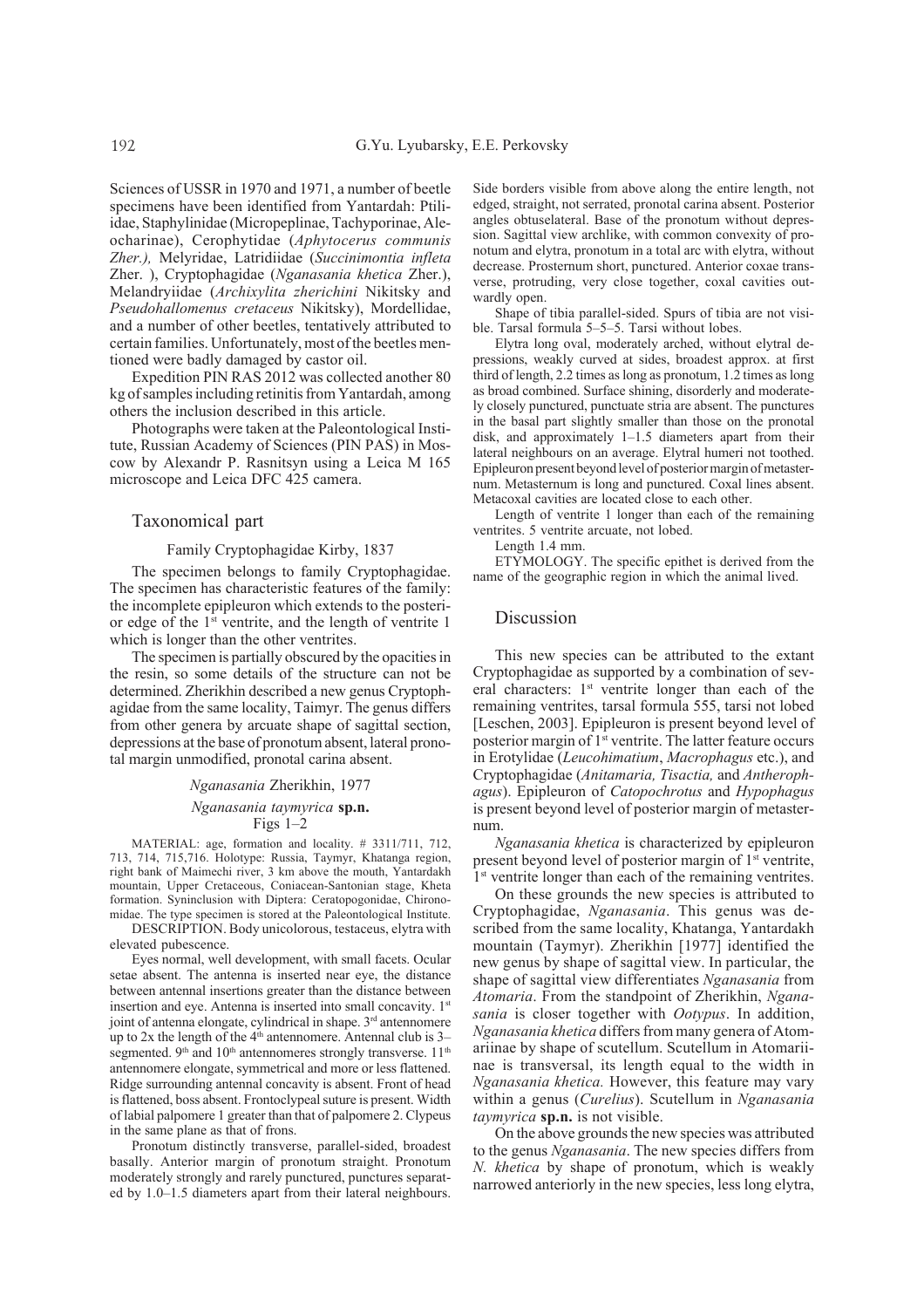

Figs 1–2. *Nganasania taymyrica* **sp.n.**, holotype: 1 — photo; 2 — line drawings. Рис. 1–2. *Nganasania taymyrica* **sp.n.**, голотип: 1 — фотография; 2 — прорисовка.

and smaller length of body. *Nganasania khetica* has longer elytra, its pronotum is strongly narrowed anteriorly, elytra almost 4 times longer than pronotum, and body length 2 mm. The important common feature of both species of *Nganasania* is absence of pronotal carina.

Leschen [1996: 556] wrote that this genus had been excluded from his analysis because of the uncertainly of its inclusion in the family based on drawings and illustrations in the original publication. Unfortunately, many important features in our specimen of *Nganasania taymyrica* are not visible, because of the opacities in amber. Further, it is placed in the extant Atomariinae LeConte, 1861 based on the presence of a distinct frontoclypeal suture.

*Nganasania taymyrica* **sp.n.** belongs to the subfamily Atomariinae. Tribe Hypocoprini is characterized by body shape elongate, frons without tubercle, pronotal bead absent, prosternum long in front of coxa, tibia without apical spines. Tribe Cryptafricini characterized by body shape short, oval, frons with tubercle, pronotal bead present, prosternum short in front of coxa, tibia without apical spines. Tribe Atomariini is characterized by body shape short or long, frons without tubercle, pronotal bead present, prosternum short in front of coxa, tibia with apical spines. *Nganasania* belongs with Atomariini except for one important feature: pronotal bead absent.

A second species is described in the Cretaceous genus *Nganasania*, the genus can be attributed to the tribe Atomariini.

ACKNOWLEDGEMENTS. The authors express their *sincere gratitude* to Vyacheslav Martynov (University of Donetsk), to Anatoly Vlaskin (Institute of Zoology, Kiev), and to Ekaterina Sidorchuk (Paleontological Institute, Moscow) for finding and polishing the inclusion, and to Alexandr

Rasnitsyn (Paleontological Institute, Moscow) for kindly taking photographs of the specimen.

# References

- Cai C.-Y., Wang B. 2013. The oldest silken fungus beetle from the Early Cretaceous of southern China (Coleoptera: Cryptophagidae: Atomariinae) // Alcheringa. Vol.37. P.452–455.
- Cockerell T.D.A. 1926. Some Tertiary fossil insects // Annals and Magazine of Natural History (series 9). Vol.18. P.313–324.
- Hieke F., Pietrzeniuk E. 1984. Die Bernstein-Käfer des Museums fur Naturkunde, Berlin (Insecta, Coleoptera) // Mitteilungen aus dem Zoologischen Museum in Berlin. Bd.60. S.297–326.
- Leschen R.A.B. 1996. Phylogeny and revision of the genera of Cryptophagidae (Coleoptera: Cucujoidea) // Kansas Science Bulletin. Vol.55. P.549–634.
- Leschen R.A.B. 2003. Erotylidae (Insecta: Coleoptera: Cucujoidea): phylogeny and review // Fauna of New Zealand. Vol.47. 108 pp.
- Leschen R.A.B. 2010. Cryptophagidae Kirby, 1837 // R.A.B. Leschen, R.G. Beutel, J. F. Lawrence (eds.). Handbook of Zoology. Vol.4. Arthropoda: Insecta. Part 38. Coleoptera, Beetles. Vol. 2. Morphology and Systematics (Elateroidea, Bostrichiformia, Cucujiformia partim). Berlin: Walter de Gruyter. 786 p.
- Lyubarsky G. Yu., Perkovsky E.E. 2010. First Eocene species of the genus *Micrambe* (Cryptophagidae: Coleoptera, Clavicornia) // Vestnik zoologii*.* Vol.44. No.3. P.275–279.
- Lyubarsky G.Yu., Perkovsky E.E. 2011. Third contribution on Rovno amber silken fungus beetles: a new Eocene species of *Cryptophagus* (Coleoptera, Clavicornia, Cryptophagidae) // ZooKeys. Vol.130. P.255–261.
- Lyubarsky G.Yu., Perkovsky E.E. 2012. The first Eocene species of the genus *Cryptophagus* (Coleoptera, Clavicornia, Cryptophagidae) // Vestnik zoologii. Vol.46. No.1. P.83–87.
- Lyubarsky G.Yu. & Perkovsky E.E. 2013. Fourth contribution on late Eocene amber silken fungus beetles: a new Baltic amber species of *Atomaria* (Coleoptera, Clavicornia, Cryptophagidae) // Vestnik zoologii*.* Vol.47. No.3. P.273–276.
- Perkovsky E.E., Lyubarsky G.Yu. 2014. Fifth contribution on silken fungus beetles from Late Eocene amber: a second Baltic amber species of *Atomaria* (Coleoptera: Clavicornia: Cryptophagidae) // Russian Entomological Journal. Vol.23. No.1. P.41–44.